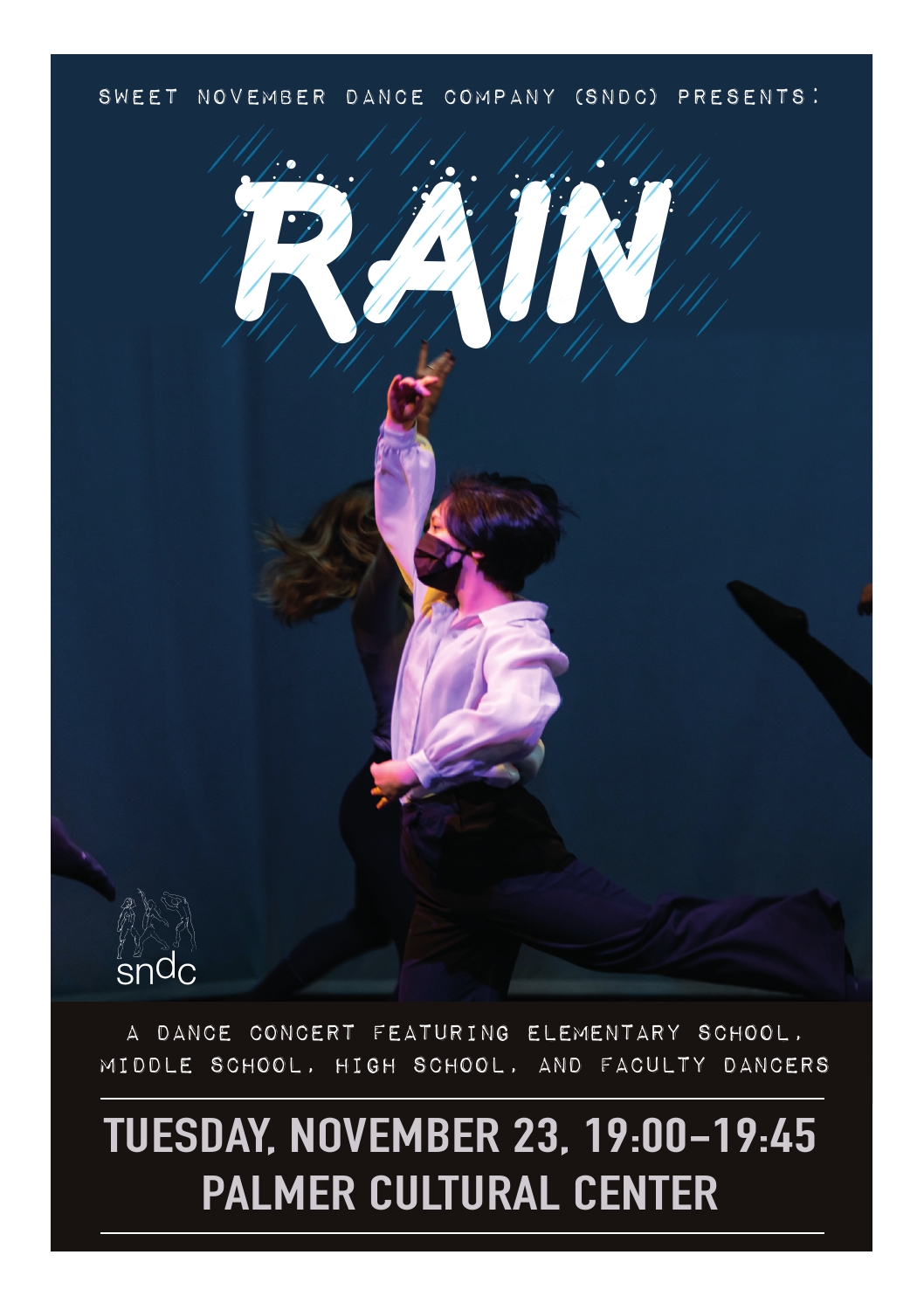### **RAIN**

As a dance company, this season SNDC is inspired by rain—by the raindrops that encourage us to rest and take time and by the symphony of many rain drops falling that cause us to let go, dance, and celebrate. From this inspiration and our contemplation, we realize that within a rainstorm (as in life), there are moments of peace, tumultuous moments, and everything in between. We see that raindrops feed rivers, and rivers feed the sea. Like the wisdom of the sea shows us, we flow with these varied currents of life; we breathe, we rest, we celebrate, and we dance.

This evening, we invite you to come sit by the water for a while and watch SNDC dance through life's varied currents and seasons.

– Julie Frazier-Smith, SNDC Artistic Director

### **"Summer Shower," by Emily Dickinson**

A drop fell on the apple tree, Another on the roof; A half a dozen kissed the eaves, And made the gables laugh. A few went out to help the brook, That went to help the sea. Myself conjectured, Were they pearls, What necklaces could be! The dust replaced in hoisted roads, The birds jocoser sung; The sunshine threw his hat away, The orchards spangles hung. The breezes brought dejected lutes, And bathed them in the glee; The East put out a single flag, And signed the fete away.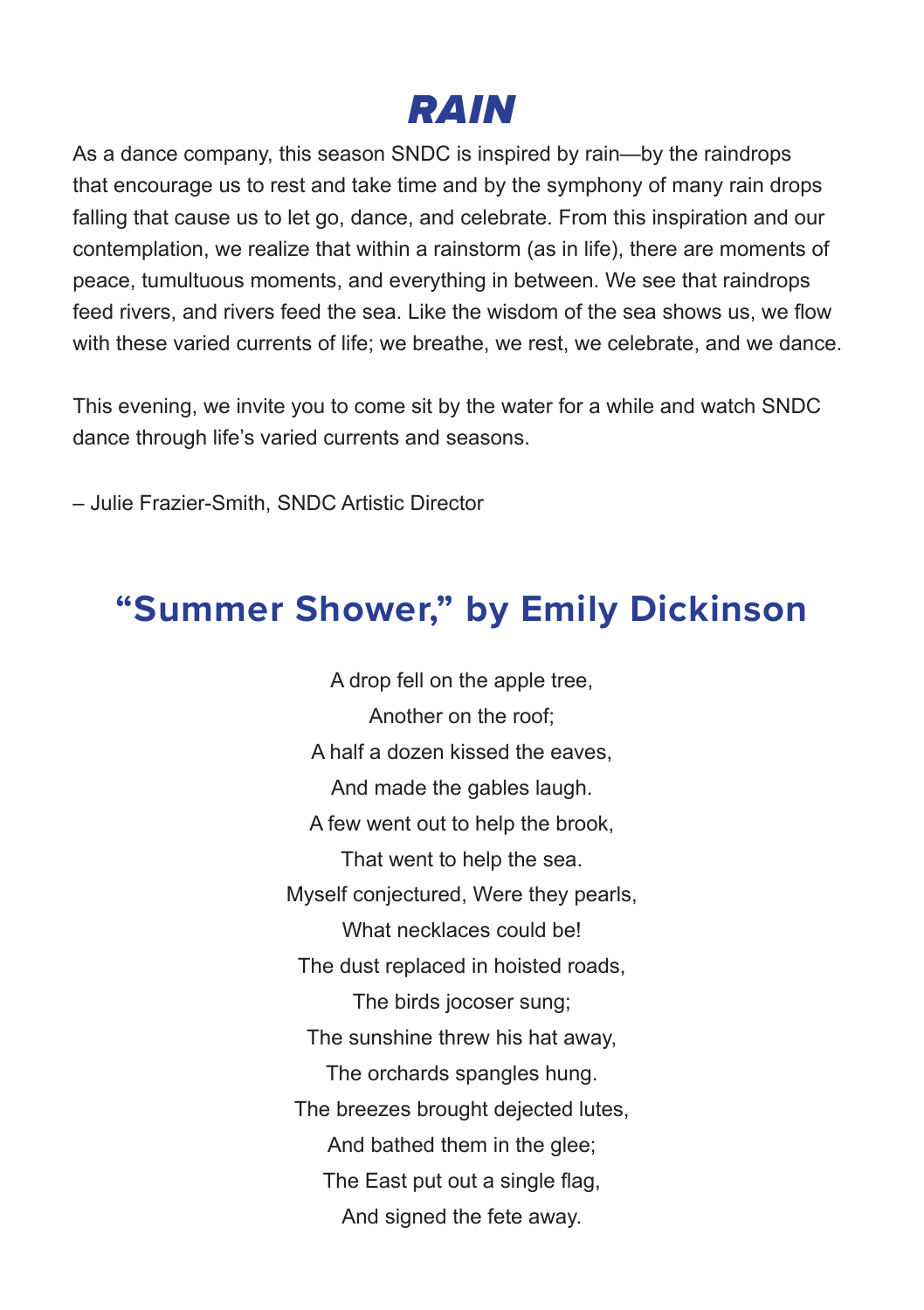### **Concert Order**

#### **RAIN**

**Choreography:** Alexi Love (aerial) and Julie Frazier-Smith (floor work) **Dancers:** Students: Nina Lazarevic\*, Sunny Li\*, Jenny Song\* • Faculty: Julie Frazier-Smith, Alexi Love **Music:** "Rain (Idris Elba edit)," by grandson, Jessie Reyez, Idris Elba **Vocals:** Elementary School Choir, directed by Melody Zanecchia **Choir members:** Chiara Amabile, Odelia Canga, Bianca Della Foglia, Eleonora Ferreri, Gia Knott, Olivia Skye Knott, Zoe Manzolini, Amelia Pacini, Ruhaan Patel, Sofia Popova, Mia Romano, Leonardo Tulli, Sinan Can Yalcin, Eva Zasova **Band:** Faculty: Mr. Daniel Bagutti (percussion), Alessio di Tonno (guitar) • Students: Giorgio Ippolito (bass guitar), Maddux Love (percussion)

#### **MUSICAL INTERLUDE**

**Music:** "Kathy's Song," by Paul Simon and Art Garfunkel **Musician:** Alessio di Tonno (guitar)

#### **DANCE IN THE SHADOWS**

**Choreography:** Sofya Rappaport **Dancer:** Sofya Rappaport **Music:** "Infra 8," by Max Richter

#### **OCEAN EYES**

**Choreography:** Julie Frazier-Smith **Dancers:** Students: Meisa Arita, Tatiana Farrell, Michelle Stavnitser, Stefanie Stavnitser, Salome Valencia Ferro • Faculty: Olymar Brown **Music:** "Ocean Eyes- Astronomyy Remix," by Billie Eilish and Astronomyy

#### **THE SEA**

**Choreography:** Julie Frazier-Smith **Dancers:** Nitya Dalmia\*, Nina Lazarevic\* **Music:** "The Southern Sea," by Garth Stevenson

#### **SUMMER SHOWER**

**Choreography and Performance**: Iona Love **Recitation:** Alex Gabriel **Poem:** "Summer Shower," by Emily Dickinson

#### **GROUND SWIMMING**

**Choreography:** Mara Bernasconi **Dancers:** Students: Ceylin Cuhaci Zeynep\*, Nina Lazarevic\* • Faculty: Mara Bernasconi, Olymar Brown, Leigh Dove, Julie Frazier-Smith, Svetlana Koreshkova, Alexi Love, Vivienne Mafè **Music:** "Una Mattina," by Ludovico Einaudi

#### **RAIN ON ME**

**Choreography:** Julie Frazier-Smith

**Dancers:** Ginevra Biella, Bianca Della Foglia, Maria Teresa Gussalli Beretta, Alexis Ivanova, Olivia Skye Knott, Sena Francesca Kobayashi, Gaby Woolley **Music:** "Rain on Me," by Lady Gaga and Ariana Grande

*\* Sweet November Dance Company member*

For photographs and video of the concert, please visit tasis.ch/sndc in a few days.